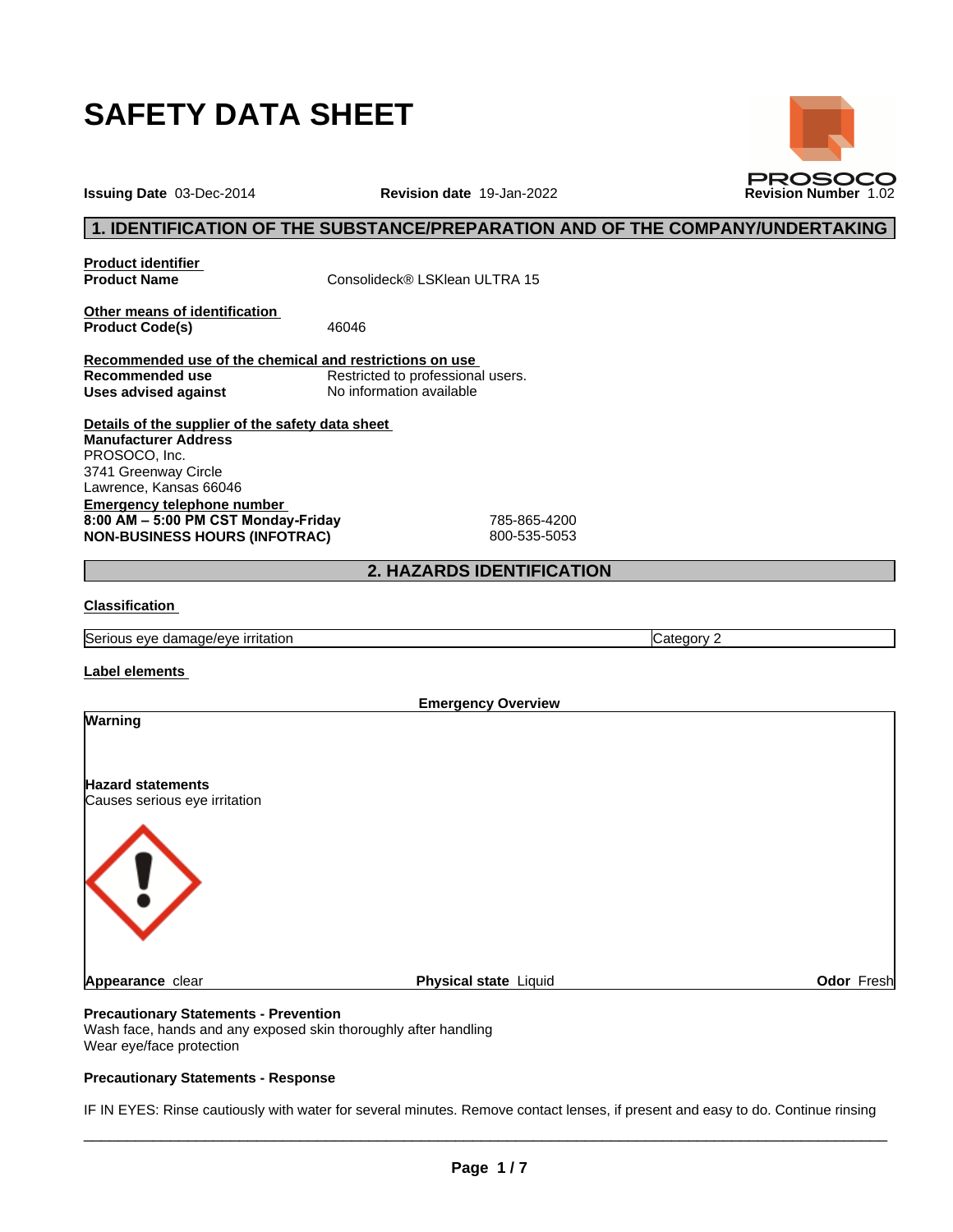If eye irritation persists: Get medical advice/attention

**Hazards not otherwise classified (HNOC)**

**Other information**

• Causes mild skin irritation

## **3. COMPOSITION/INFORMATION ON INGREDIENTS**

 $\_$  ,  $\_$  ,  $\_$  ,  $\_$  ,  $\_$  ,  $\_$  ,  $\_$  ,  $\_$  ,  $\_$  ,  $\_$  ,  $\_$  ,  $\_$  ,  $\_$  ,  $\_$  ,  $\_$  ,  $\_$  ,  $\_$  ,  $\_$  ,  $\_$  ,  $\_$  ,  $\_$  ,  $\_$  ,  $\_$  ,  $\_$  ,  $\_$  ,  $\_$  ,  $\_$  ,  $\_$  ,  $\_$  ,  $\_$  ,  $\_$  ,  $\_$  ,  $\_$  ,  $\_$  ,  $\_$  ,  $\_$  ,  $\_$  ,

| <b>Chemical name</b>                   | CAS No.    | Weight-%   | <b>Trade Secret</b> |
|----------------------------------------|------------|------------|---------------------|
| Water                                  | 7732-18-5  | $60 - 100$ |                     |
| Silicic Acid. lithium salt             | 12627-14-4 | - 5        |                     |
| Decylamine Oxide                       | 2605-79-0  | - 5        |                     |
| Octyl Dimethyl Amine Oxide             | 2605-78-9  | - 5        |                     |
| Ethyl Hexanol Ethoxylated Propoxylated | 64366-70-7 | - 5        |                     |

\* The exact percentage (concentration) ofcomposition has been withheld as a trade secret.

## **4. FIRST AID MEASURES**

#### **Description of first aid measures**

| <b>General advice</b>                                                      | If symptoms persist, call a physician.                                                                                                                                                                                  |  |  |
|----------------------------------------------------------------------------|-------------------------------------------------------------------------------------------------------------------------------------------------------------------------------------------------------------------------|--|--|
| Eye contact                                                                | Immediately flush with plenty of water. After initial flushing, remove any contact lenses and<br>continue flushing for at least 15 minutes. Keep eye wide open while rinsing. If symptoms<br>persist, call a physician. |  |  |
| <b>Skin Contact</b>                                                        | Wash off immediately with plenty of water for at least 15 minutes. Remove contaminated<br>clothing and shoes. Wash contaminated clothing before reuse. If skin irritation persists, call<br>a physician.                |  |  |
| <b>Inhalation</b>                                                          | Move to fresh air in case of accidental inhalation of vapors or decomposition products. If<br>symptoms persist, call a physician.                                                                                       |  |  |
| Ingestion                                                                  | Do NOT induce vomiting. Rinse mouth. Drink plenty of water. Never give anything by mouth<br>to an unconscious person. Call a physician.                                                                                 |  |  |
| Self-protection of the first aider                                         | Use personal protective equipment as required.                                                                                                                                                                          |  |  |
| Most important symptoms and effects, both acute and delayed                |                                                                                                                                                                                                                         |  |  |
| <b>Symptoms</b>                                                            | Causes serious eye irritation.                                                                                                                                                                                          |  |  |
| Indication of any immediate medical attention and special treatment needed |                                                                                                                                                                                                                         |  |  |
| Note to physicians                                                         | Treat symptomatically.                                                                                                                                                                                                  |  |  |

## **5. FIRE-FIGHTING MEASURES**

#### **Suitable Extinguishing Media**

Use extinguishing measures that are appropriate to local circumstances and the surrounding environment.

**Unsuitable Extinguishing Media** Caution: Use of water spray when fighting fire may be inefficient.

## **Specific hazards arising from the chemical**

No information available.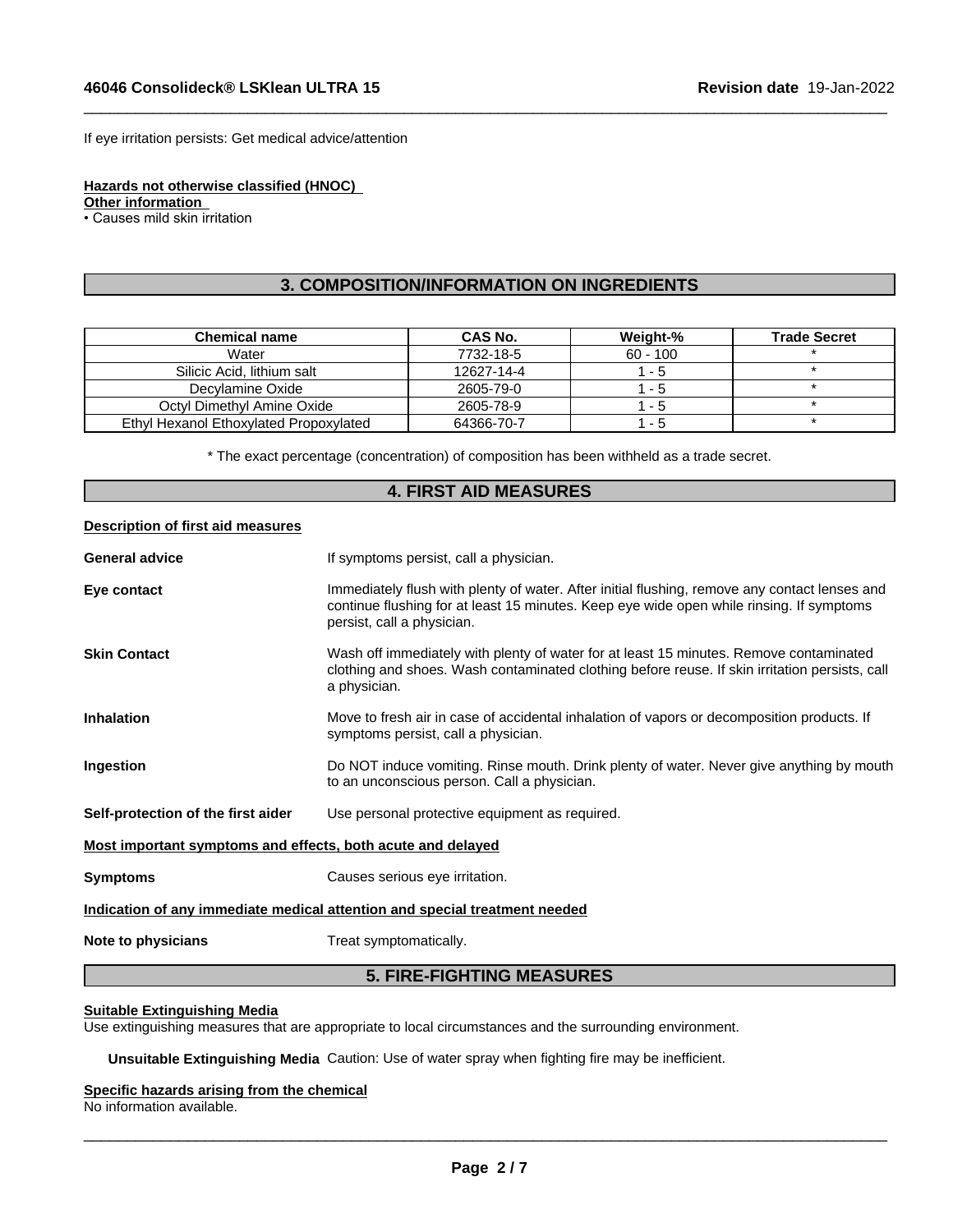#### **Protective equipment and precautions for firefighters**

As in any fire, wear self-contained breathing apparatus pressure-demand, MSHA/NIOSH (approved or equivalent) and full protective gear.

 $\_$  ,  $\_$  ,  $\_$  ,  $\_$  ,  $\_$  ,  $\_$  ,  $\_$  ,  $\_$  ,  $\_$  ,  $\_$  ,  $\_$  ,  $\_$  ,  $\_$  ,  $\_$  ,  $\_$  ,  $\_$  ,  $\_$  ,  $\_$  ,  $\_$  ,  $\_$  ,  $\_$  ,  $\_$  ,  $\_$  ,  $\_$  ,  $\_$  ,  $\_$  ,  $\_$  ,  $\_$  ,  $\_$  ,  $\_$  ,  $\_$  ,  $\_$  ,  $\_$  ,  $\_$  ,  $\_$  ,  $\_$  ,  $\_$  ,

|                                                              | <b>6. ACCIDENTAL RELEASE MEASURES</b>                                                                                                                                                                   |
|--------------------------------------------------------------|---------------------------------------------------------------------------------------------------------------------------------------------------------------------------------------------------------|
|                                                              | <b>Personal precautions, protective equipment and emergency procedures</b>                                                                                                                              |
| <b>Personal precautions</b>                                  | Use personal protective equipment as required. Slippery when spilled.                                                                                                                                   |
| <b>Environmental precautions</b>                             |                                                                                                                                                                                                         |
| <b>Environmental precautions</b>                             | Prevent further leakage or spillage if safe to do so. Prevent product from entering drains.<br>See Section 12 for additional ecological information.                                                    |
| Methods and material for containment and cleaning up         |                                                                                                                                                                                                         |
| <b>Methods for containment</b>                               | Prevent further leakage or spillage if safe to do so. Dike far ahead of liquid spill for later<br>disposal.                                                                                             |
| Methods for cleaning up                                      | Dam up. Soak up with inert absorbent material. Pick up and transfer to properly labeled<br>containers. Clean contaminated surface thoroughly.                                                           |
|                                                              | 7. HANDLING AND STORAGE                                                                                                                                                                                 |
| <b>Precautions for safe handling</b>                         |                                                                                                                                                                                                         |
| Advice on safe handling                                      | Handle in accordance with good industrial hygiene and safety practice. Use personal<br>protective equipment as required. Avoid contact with skin, eyes or clothing. Avoid breathing<br>vapors or mists. |
| Conditions for safe storage, including any incompatibilities |                                                                                                                                                                                                         |
| <b>Storage Conditions</b>                                    | Keep containers tightly closed in a cool, well-ventilated place. Keep in properly labeled<br>containers. Keep out of the reach of children.                                                             |
| Incompatible materials                                       | Strong acids. Strong oxidizing agents.                                                                                                                                                                  |
|                                                              | 8. EXPOSURE CONTROLS/PERSONAL PROTECTION                                                                                                                                                                |
| <b>Control parameters</b>                                    |                                                                                                                                                                                                         |
| $\sim$ $\sim$ $\sim$ $\sim$                                  | the contract of the contract of the contract of the contract of the contract of the contract of the contract of                                                                                         |

| This product, as supplied, does not contain any hazardous materials with occupational<br>exposure limits established by the region specific regulatory bodies.                                                                                                                                                                   |  |  |
|----------------------------------------------------------------------------------------------------------------------------------------------------------------------------------------------------------------------------------------------------------------------------------------------------------------------------------|--|--|
|                                                                                                                                                                                                                                                                                                                                  |  |  |
| <b>Showers</b><br>Eyewash stations<br>Ventilation systems.                                                                                                                                                                                                                                                                       |  |  |
| Individual protection measures, such as personal protective equipment                                                                                                                                                                                                                                                            |  |  |
| Wear safety glasses with side shields (or goggles).                                                                                                                                                                                                                                                                              |  |  |
| Wear protective nitrile rubber gloves.                                                                                                                                                                                                                                                                                           |  |  |
| If exposure limits are exceeded or irritation is experienced, NIOSH/MSHA approved<br>respiratory protection should be worn. Positive-pressure supplied air respirators may be<br>required for high airborne contaminant concentrations. Respiratory protection must be<br>provided in accordance with current local regulations. |  |  |
|                                                                                                                                                                                                                                                                                                                                  |  |  |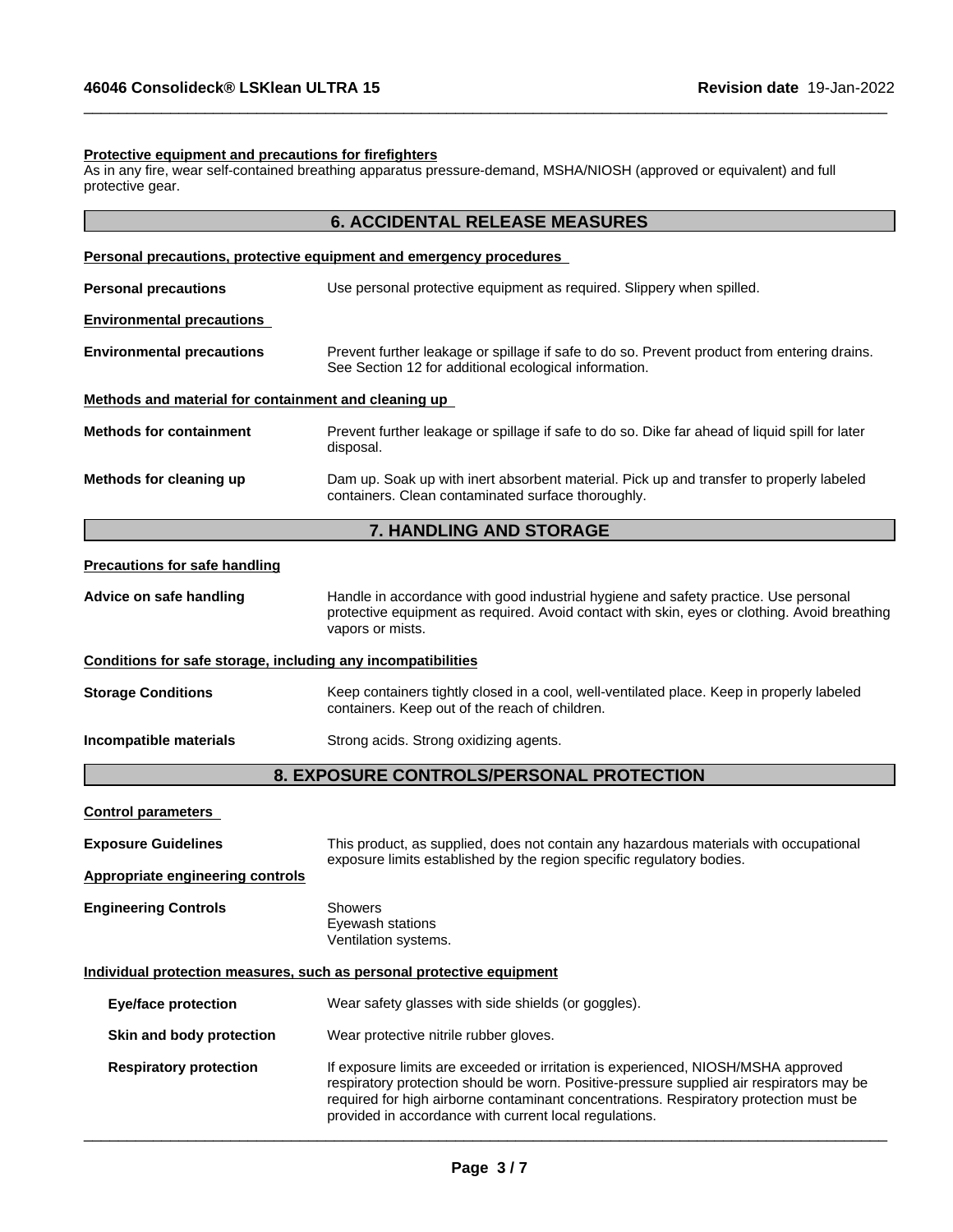**General Hygiene Considerations** Handle in accordance with good industrial hygiene and safety practice. When using do not eat, drink or smoke.

 $\_$  ,  $\_$  ,  $\_$  ,  $\_$  ,  $\_$  ,  $\_$  ,  $\_$  ,  $\_$  ,  $\_$  ,  $\_$  ,  $\_$  ,  $\_$  ,  $\_$  ,  $\_$  ,  $\_$  ,  $\_$  ,  $\_$  ,  $\_$  ,  $\_$  ,  $\_$  ,  $\_$  ,  $\_$  ,  $\_$  ,  $\_$  ,  $\_$  ,  $\_$  ,  $\_$  ,  $\_$  ,  $\_$  ,  $\_$  ,  $\_$  ,  $\_$  ,  $\_$  ,  $\_$  ,  $\_$  ,  $\_$  ,  $\_$  ,

## **9. PHYSICAL AND CHEMICAL PROPERTIES**

#### **Information on basic physical and chemical properties**

| <b>Physical state</b>             | Liquid                   |                       |                          |
|-----------------------------------|--------------------------|-----------------------|--------------------------|
| Appearance                        | clear                    | Odor                  | Fresh                    |
| Color                             | blue                     | <b>Odor threshold</b> | No information available |
| <b>Property</b>                   | Values                   | Remarks • Method      |                          |
| рH                                | 11                       |                       |                          |
| Melting point / freezing point °F | $-1$ °C / 30 °F          |                       |                          |
| Boiling point / boiling range     | No information available |                       |                          |
| <b>Flash point</b>                | > 100 °C / > 212 °F      | <b>ASTM D 3278</b>    |                          |
| <b>Evaporation rate</b>           | No information available |                       |                          |
| Flammability (solid, gas)         | No information available |                       |                          |
| <b>Flammability Limit in Air</b>  |                          |                       |                          |
| <b>Upper flammability limit:</b>  | No information available |                       |                          |
| Lower flammability limit:         | No information available |                       |                          |
| Vapor pressure                    | No information available |                       |                          |
| Vapor density                     | No information available |                       |                          |
| <b>Specific gravity</b>           | 1.026                    |                       |                          |
| <b>Water solubility</b>           | completely soluble       |                       |                          |
| Solubility in other solvents      | No information available |                       |                          |
| <b>Partition coefficient</b>      | No information available |                       |                          |
| <b>Autoignition temperature</b>   | No information available |                       |                          |
| Decomposition temperature         | No information available |                       |                          |
| <b>Kinematic viscosity</b>        | No information available |                       |                          |
| <b>Dynamic viscosity</b>          | No information available |                       |                          |
|                                   |                          |                       |                          |

## **10. STABILITY AND REACTIVITY**

## **Reactivity**

No data available

#### **Chemical stability**

Stable under recommended storage conditions.

#### **Possibility of hazardous reactions**

None under normal processing.

#### **Conditions to avoid**

None known based on information supplied.

#### **Incompatible materials**

Strong acids. Strong oxidizing agents.

#### **Hazardous decomposition products**

Carbon monoxide.

## **11. TOXICOLOGICAL INFORMATION**

#### **Information on likely routes of exposure**

**Product Information** Causes serious eye irritation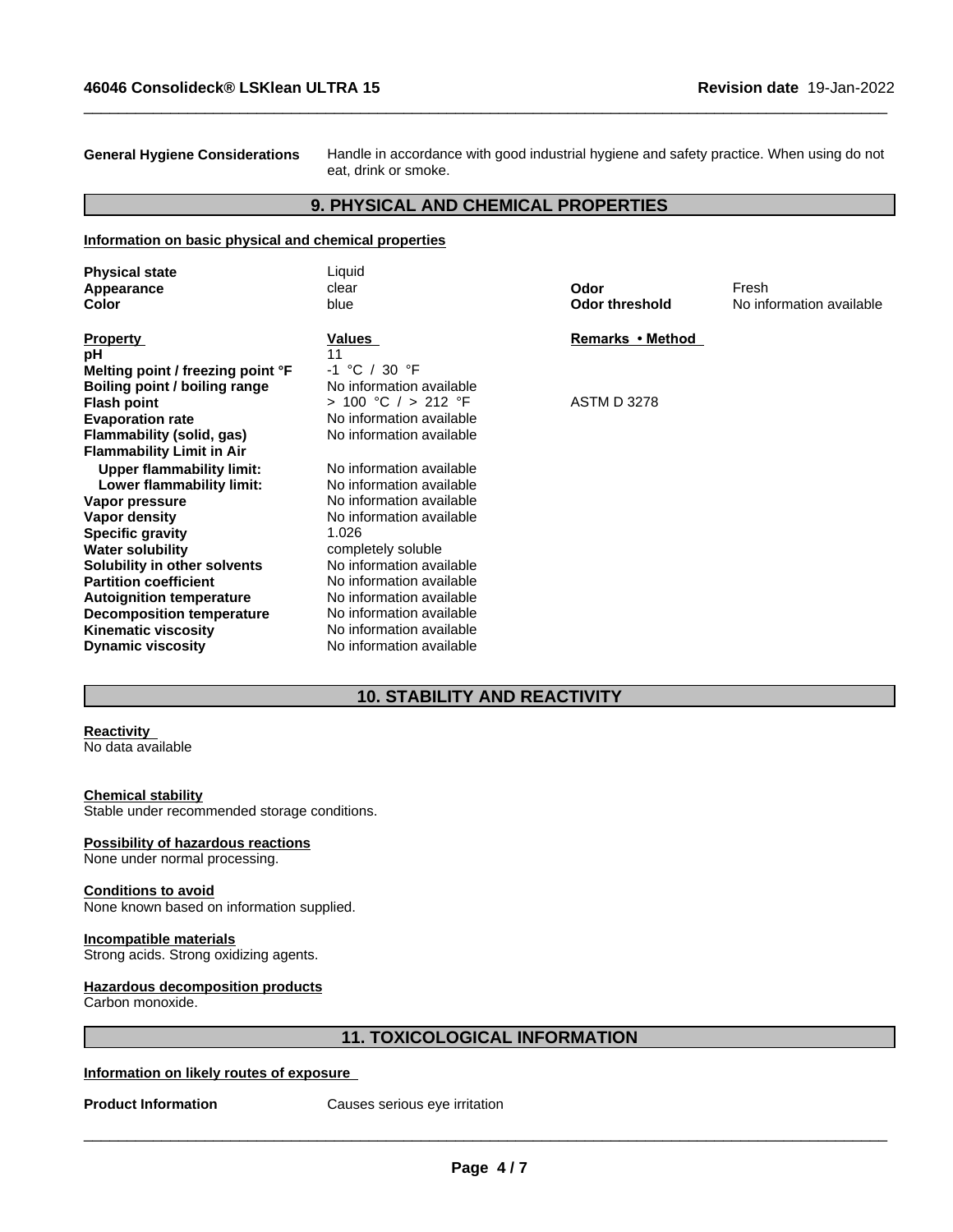| <b>Inhalation</b>   | Avoid breathing vapors or mists. May be harmful if inhaled. |  |
|---------------------|-------------------------------------------------------------|--|
| Eye contact         | Avoid contact with eyes. Causes serious eye irritation.     |  |
| <b>Skin Contact</b> | Avoid contact with skin.                                    |  |
| Ingestion           | Do not taste or swallow. May be harmful if swallowed.       |  |

### **Component Information**

| <b>Chemical name</b> | LD50/Oral                      | ∟D50/Dermal | <b>Inhalation LC50</b> |
|----------------------|--------------------------------|-------------|------------------------|
| Water                | Rat<br>$\sim$<br>) mL/kg<br>◡◡ |             |                        |
| 7732-18-5            |                                |             |                        |

 $\_$  ,  $\_$  ,  $\_$  ,  $\_$  ,  $\_$  ,  $\_$  ,  $\_$  ,  $\_$  ,  $\_$  ,  $\_$  ,  $\_$  ,  $\_$  ,  $\_$  ,  $\_$  ,  $\_$  ,  $\_$  ,  $\_$  ,  $\_$  ,  $\_$  ,  $\_$  ,  $\_$  ,  $\_$  ,  $\_$  ,  $\_$  ,  $\_$  ,  $\_$  ,  $\_$  ,  $\_$  ,  $\_$  ,  $\_$  ,  $\_$  ,  $\_$  ,  $\_$  ,  $\_$  ,  $\_$  ,  $\_$  ,  $\_$  ,

#### **<u>Symptoms related to the physical, chemical and toxicological characteristics</u>**

**Symptoms** Causes serious eye irritation.

#### **Delayed and immediate effects as well as chronic effects from short and long-term exposure**

| <b>Sensitization</b>                                        | No information available.                                                                                 |
|-------------------------------------------------------------|-----------------------------------------------------------------------------------------------------------|
| <b>Germ cell mutagenicity</b>                               | No information available.                                                                                 |
| Carcinogenicity                                             | This product does not contain any carcinogens or potential carcinogens as listed by OSHA,<br>IARC or NTP. |
| <b>Reproductive toxicity</b>                                | No information available.                                                                                 |
| <b>STOT - single exposure</b>                               | No information available.                                                                                 |
| <b>STOT</b> - repeated exposure<br><b>Aspiration hazard</b> | No information available.<br>No information available.                                                    |

#### **Numerical measures of toxicity - Product Information**

#### **Unknown acute toxicity**

**The following values are calculated based on chapter 3.1 of the GHS document** .

| ATEmix (oral)          | 53333 mg/kg      |
|------------------------|------------------|
| <b>ATEmix (dermal)</b> | 43474 mg/kg mg/l |

## **12. ECOLOGICAL INFORMATION**

### **Ecotoxicity**

#### **Persistence and degradability** No information available.

#### **Bioaccumulation** No information available.

**Other adverse effects** No information available

## **13. DISPOSAL CONSIDERATIONS**

| Waste treatment methods |                                                                                                        |
|-------------------------|--------------------------------------------------------------------------------------------------------|
| Disposal of wastes      | Disposal should be in accordance with applicable regional, national and local laws and<br>regulations. |
| Contaminated packaging  | Do not reuse container.                                                                                |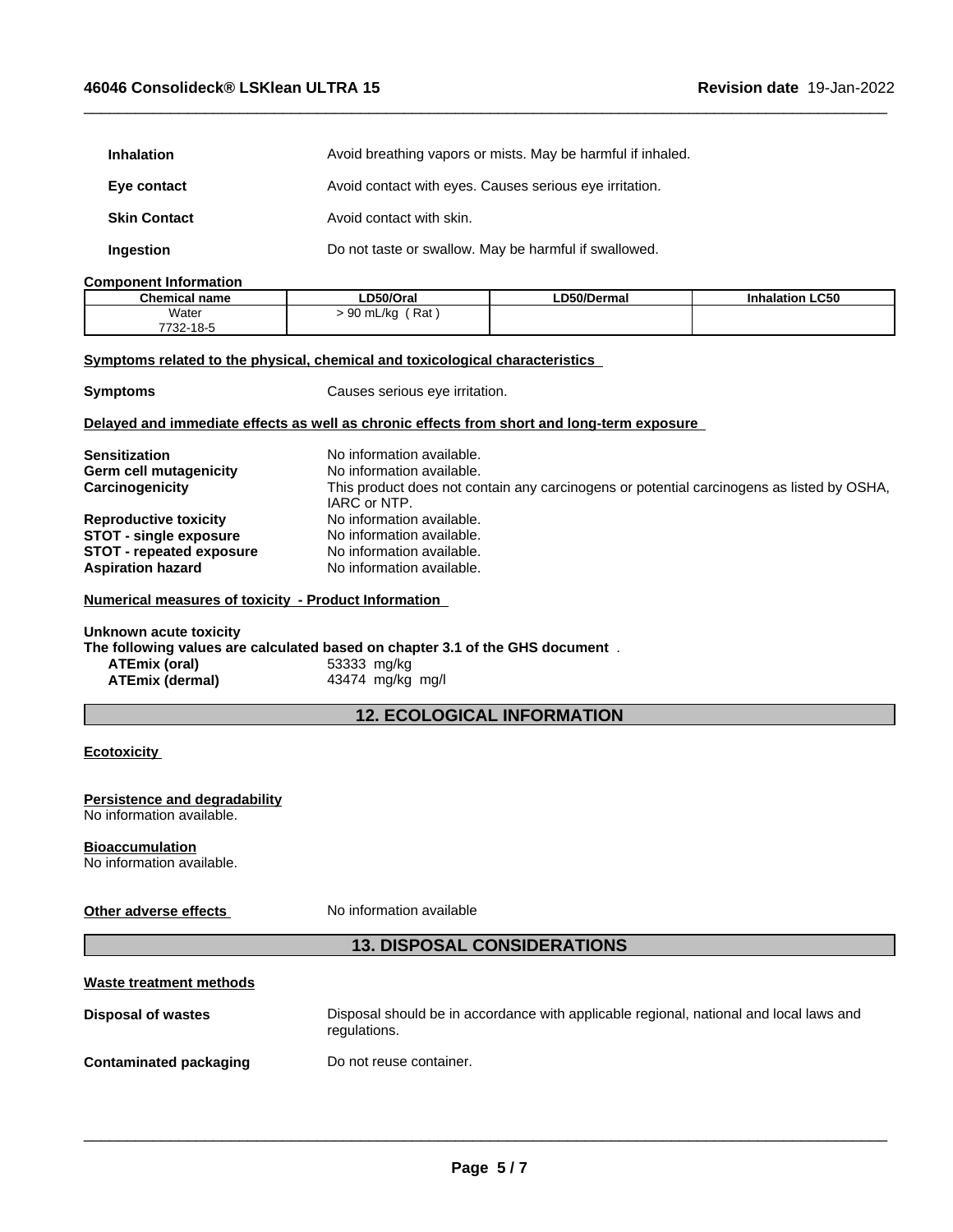## **14. TRANSPORT INFORMATION**

 $\_$  ,  $\_$  ,  $\_$  ,  $\_$  ,  $\_$  ,  $\_$  ,  $\_$  ,  $\_$  ,  $\_$  ,  $\_$  ,  $\_$  ,  $\_$  ,  $\_$  ,  $\_$  ,  $\_$  ,  $\_$  ,  $\_$  ,  $\_$  ,  $\_$  ,  $\_$  ,  $\_$  ,  $\_$  ,  $\_$  ,  $\_$  ,  $\_$  ,  $\_$  ,  $\_$  ,  $\_$  ,  $\_$  ,  $\_$  ,  $\_$  ,  $\_$  ,  $\_$  ,  $\_$  ,  $\_$  ,  $\_$  ,  $\_$  ,

**DOT Not Regulated for all modes of transportation.** 

## **15. REGULATORY INFORMATION**

| International Inventories |          |
|---------------------------|----------|
| <b>TSCA</b>               | Complies |
| <b>DSL/NDSL</b>           | Complies |
|                           |          |

#### **Legend:**

 *TSCA - United States Toxic Substances Control Act Section 8(b) Inventory DSL/NDSL - Canadian Domestic Substances List/Non-Domestic Substances List*

#### **US Federal Regulations**

### **SARA 313**

Section 313 of Title III of the Superfund Amendments and Reauthorization Act of 1986 (SARA). This product does not contain any chemicals which are subject to the reporting requirements of the Act and Title 40 of the Code of Federal Regulations, Part 372

#### **SARA 311/312 Hazard Categories**

| Acute health hazard               | Yes |
|-----------------------------------|-----|
| <b>Chronic Health Hazard</b>      | No. |
| Fire hazard                       | N٥  |
| Sudden release of pressure hazard | No. |
| <b>Reactive Hazard</b>            | N٥  |

## **CWA** (Clean Water Act)

This product does not contain any substances regulated as pollutants pursuant to the Clean Water Act (40 CFR 122.21 and 40 CFR 122.42)

#### **CERCLA**

This material, as supplied, does not contain any substances regulated as hazardous substances under the Comprehensive Environmental Response Compensation and Liability Act (CERCLA) (40 CFR 302) or the Superfund Amendments and Reauthorization Act (SARA) (40 CFR 355). There may be specific reporting requirements at the local, regional, or state level pertaining to releases of this material

#### **US State Regulations**

#### **California Proposition 65**

This product does not contain any Proposition 65 chemicals

#### **U.S. State Right-to-Know Regulations**

# **16. OTHER INFORMATION Prepared By** Regulatory Department **NFPA Health hazards** 2 **Flammability** 1 **Instability** 0 **Physical and chemical properties** - **HMIS Health hazards** 2 **Flammability** 1 **Physical hazards** 0 **Personal protection** X